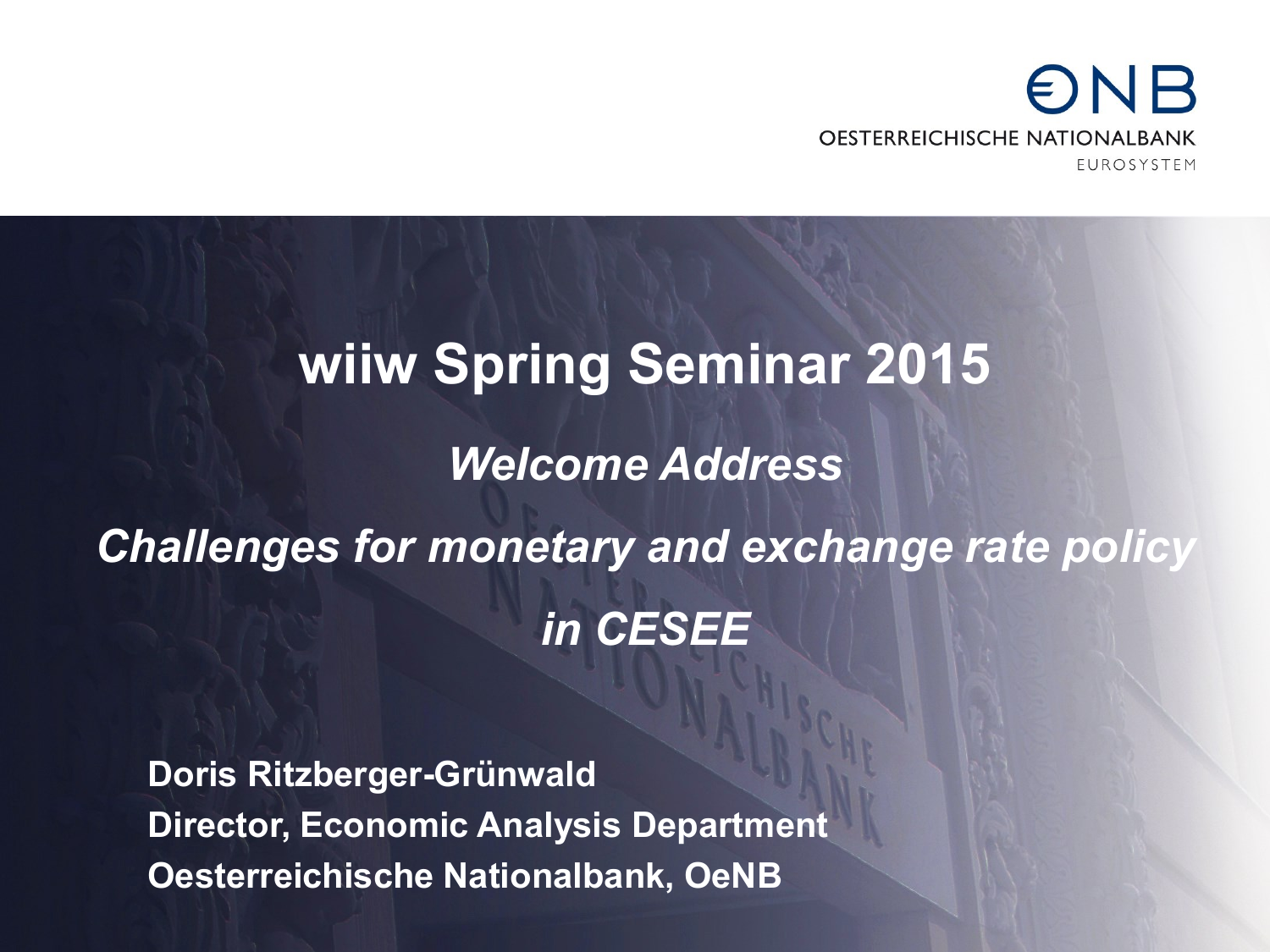# **External factors set the stage for economic and financial developments and policy responses in CESEE**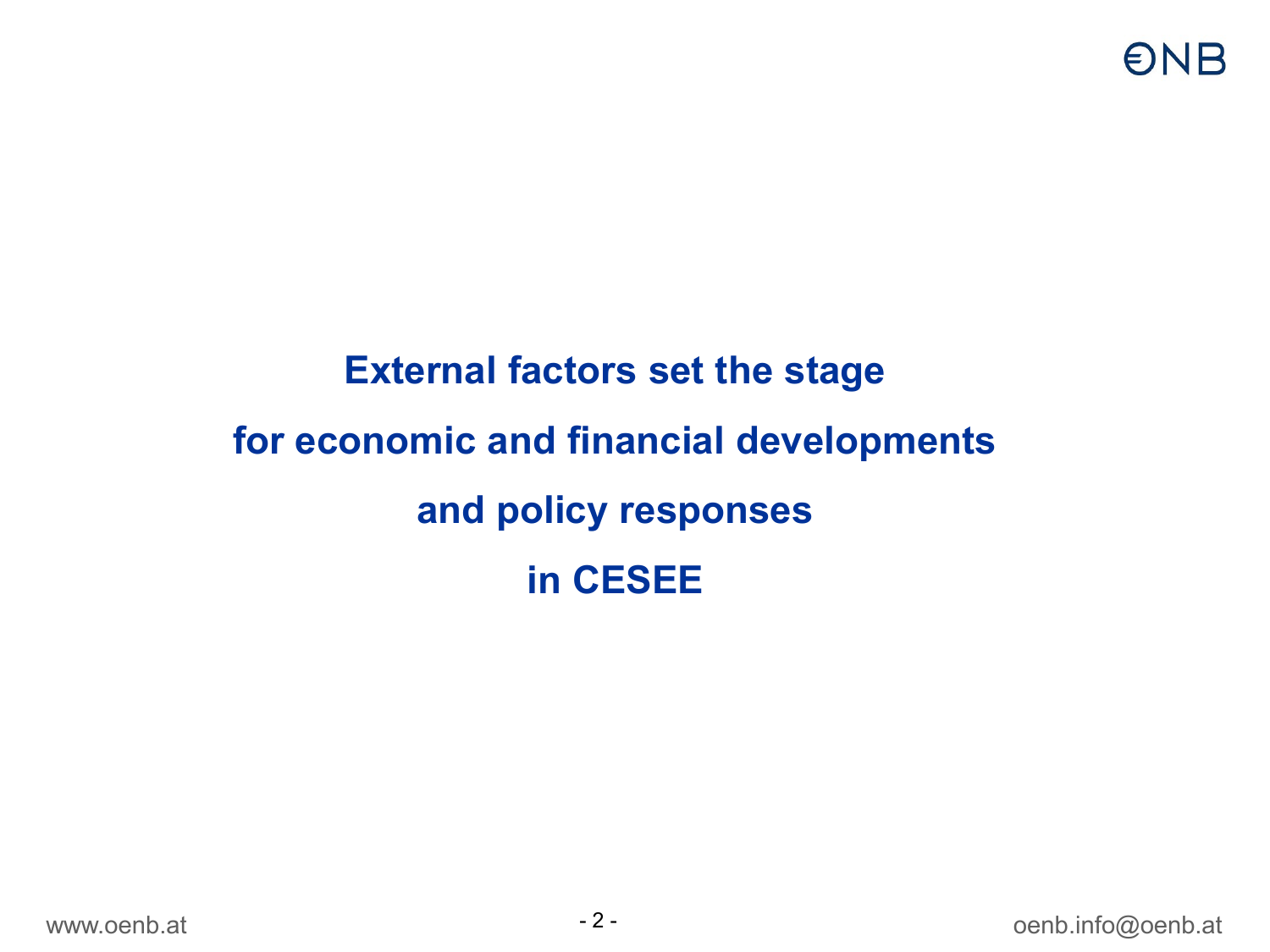### **Bank credit to CESEE (except for Russia and Turkey)**   $\bigcirc$ NB **developed more in line with credit to the euro area aggregate than with credit to other emerging markets from 2010 to 2014**



Source: BIS, IMF, OeNB. Note: Claims are partly net daims, i.e. gross daims minus corresponding loan loss provisions, as some BIS reporting countries report daims of their banks only after *deduction of loan loss provisions.*

- This reflects both close EA-CESEE linkages and the CESEE financial cycle where the past (FX) credit boom, followed by tight lending standards, raised NPL ratios that hamper credit growth.
- Globally, banks shifted positions, while containing total exposure at a low nominal growth rate.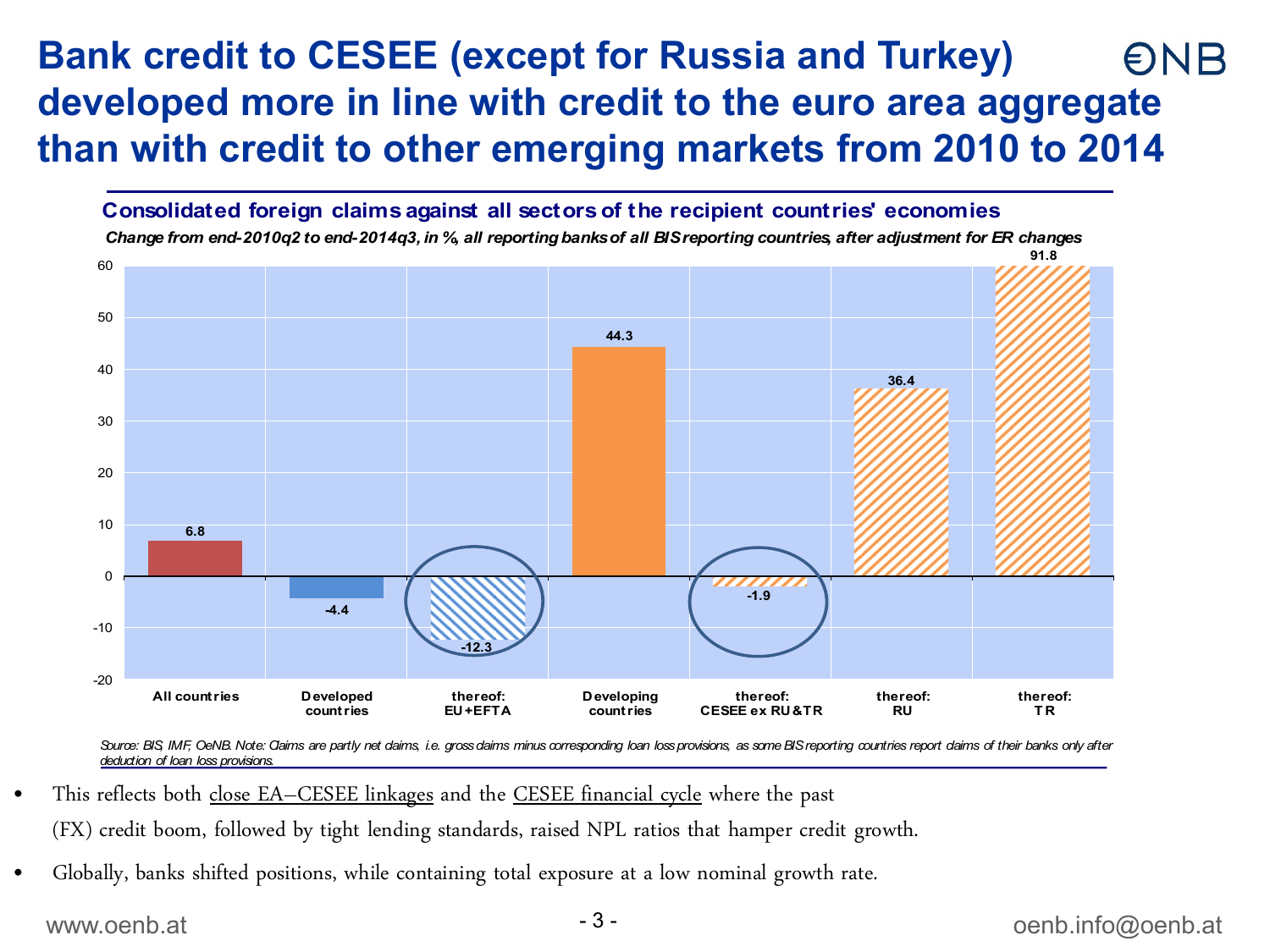### **Like in the euro area, several CESEE countries show**  $\bigcirc$ NB **a combination of weak or negative economic and credit growth, while Poland, Russia and Turkey had the opposite combination**



Cumulated real domestic demand growth from the level 2010 to 2014 Cumulated real domestic credit growth from mid-2010 to mid-2014

*Source: Eurostat, National Central Banks, National Statistical Offices, Thomson Reuters.*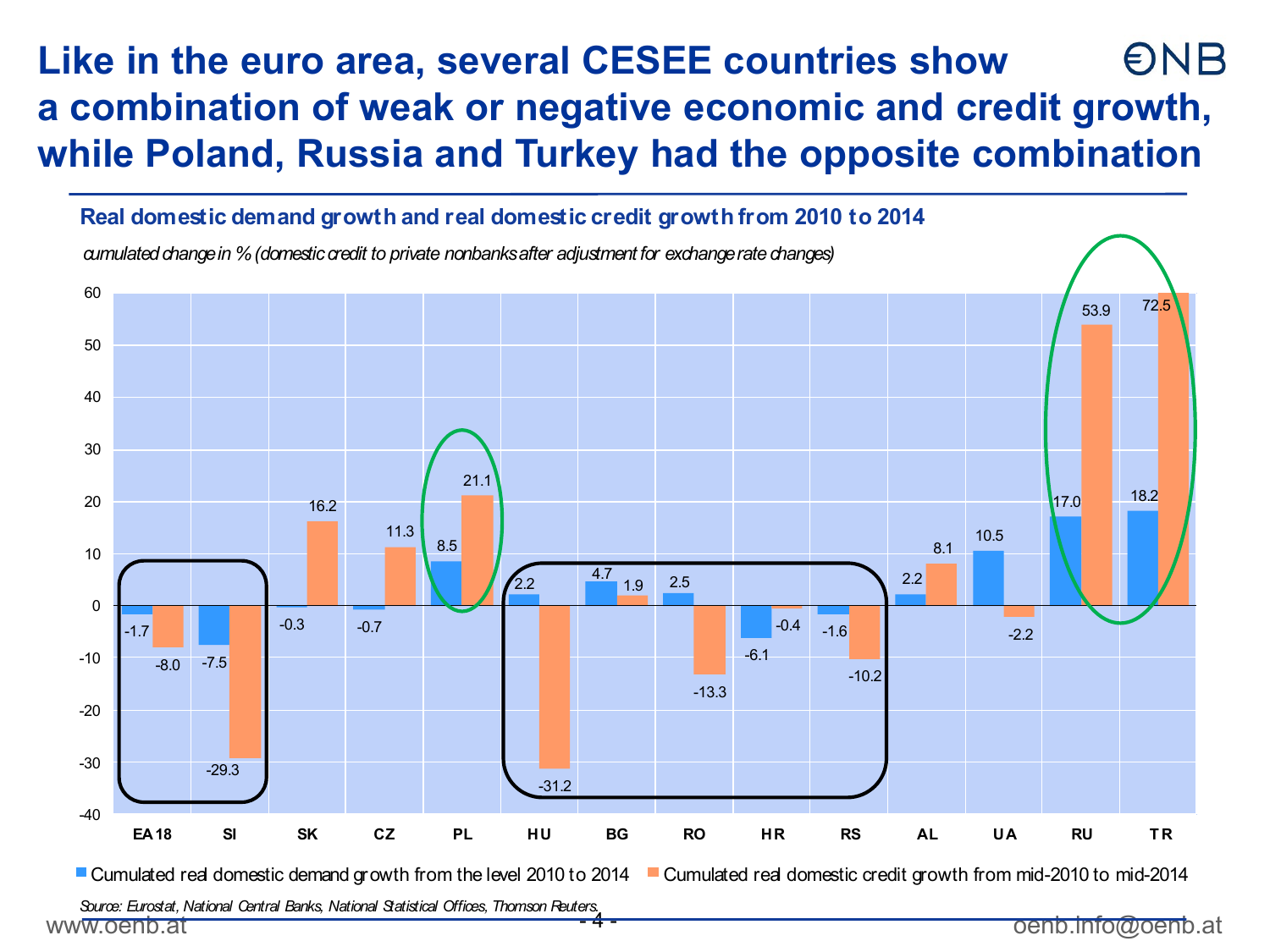# **Weak EA demand, fiscal tightening and weak credit growth imply a negative output gap that is forecast to prevail until 2016 in most CESEE countries, like in the euro area on aggregate**

#### **Output gap relative to potential GDP**

*Deviation of actual output from potential output as % of potential GDP*

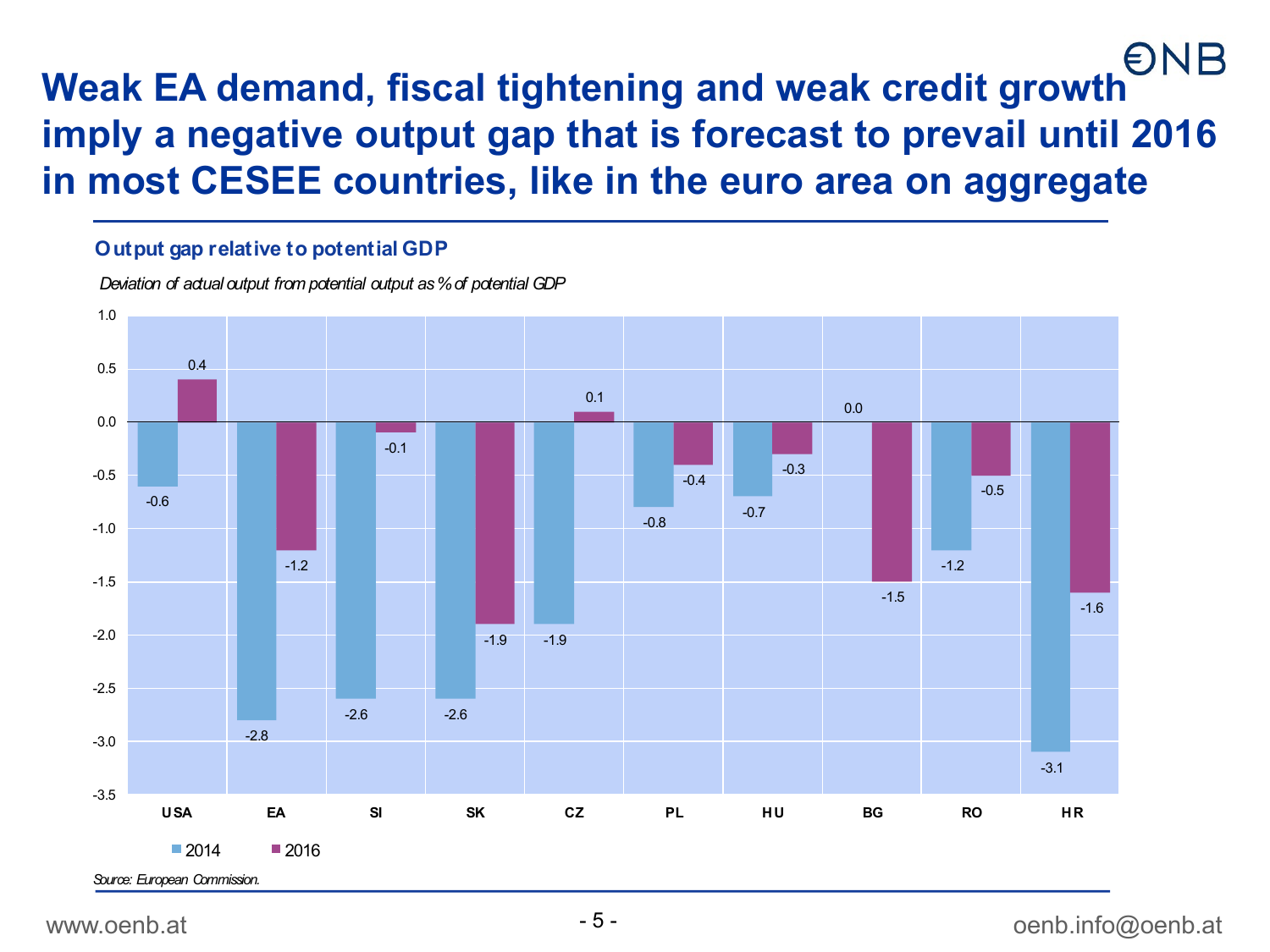**Like in the euro area, in most CESEE countries inflation ENR is low or negative, given the negative output gap and small annual exchange rate changes against the euro, with Ukraine, Russia and Turkey as exceptions.**



Exchange rate change (monthly avg): for EA, S, SK:  $+$  = appreciation of USD; for USA and others:  $+$  = appreciation of EUR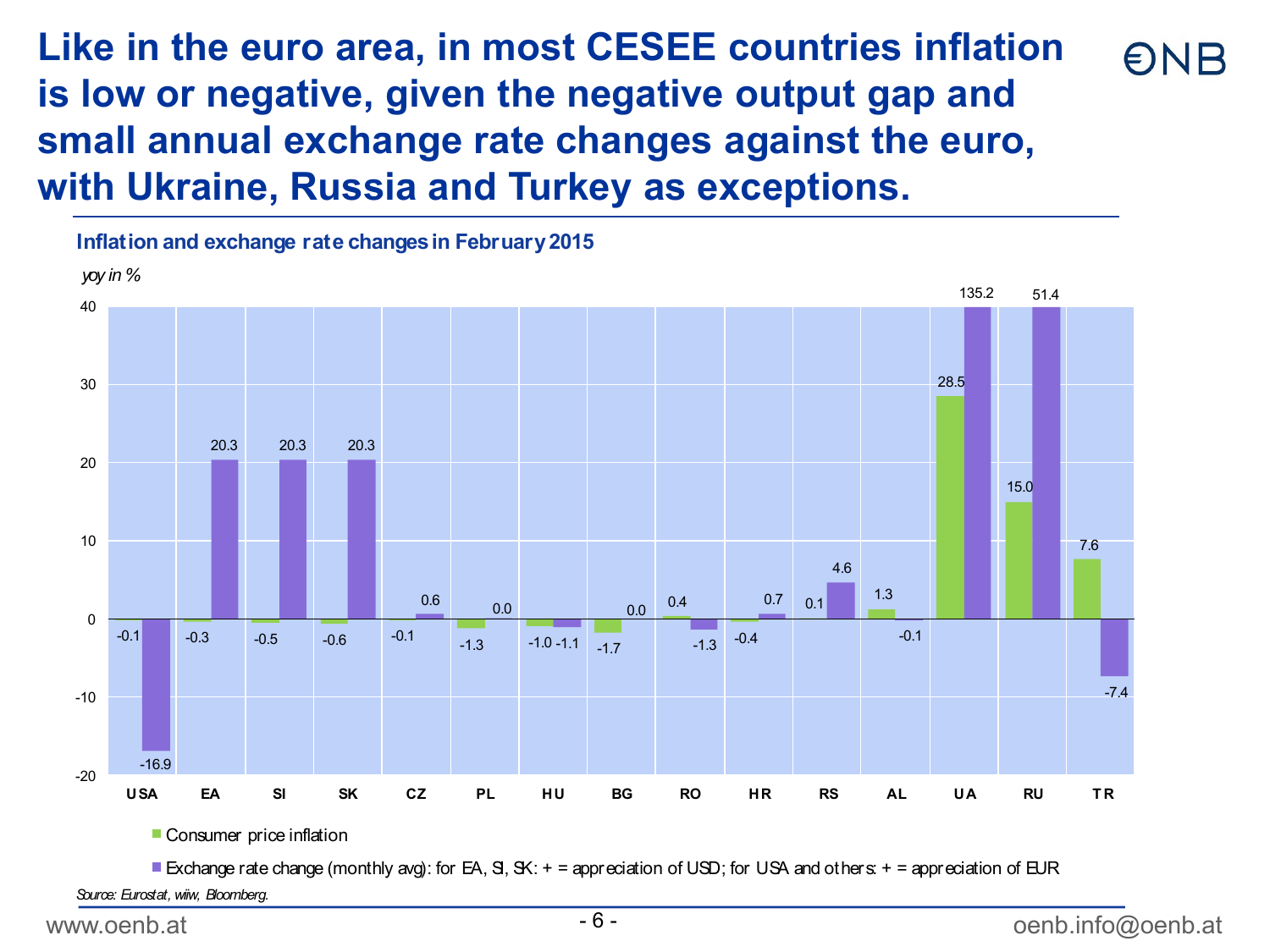## **ONB However, in some CESEE countries policy rates are still substantially higher than in the euro area, while sovereign bond yields are not much higher than for Italy**



*Source: Eurostat, Thomson Reuters, Bloomberg.*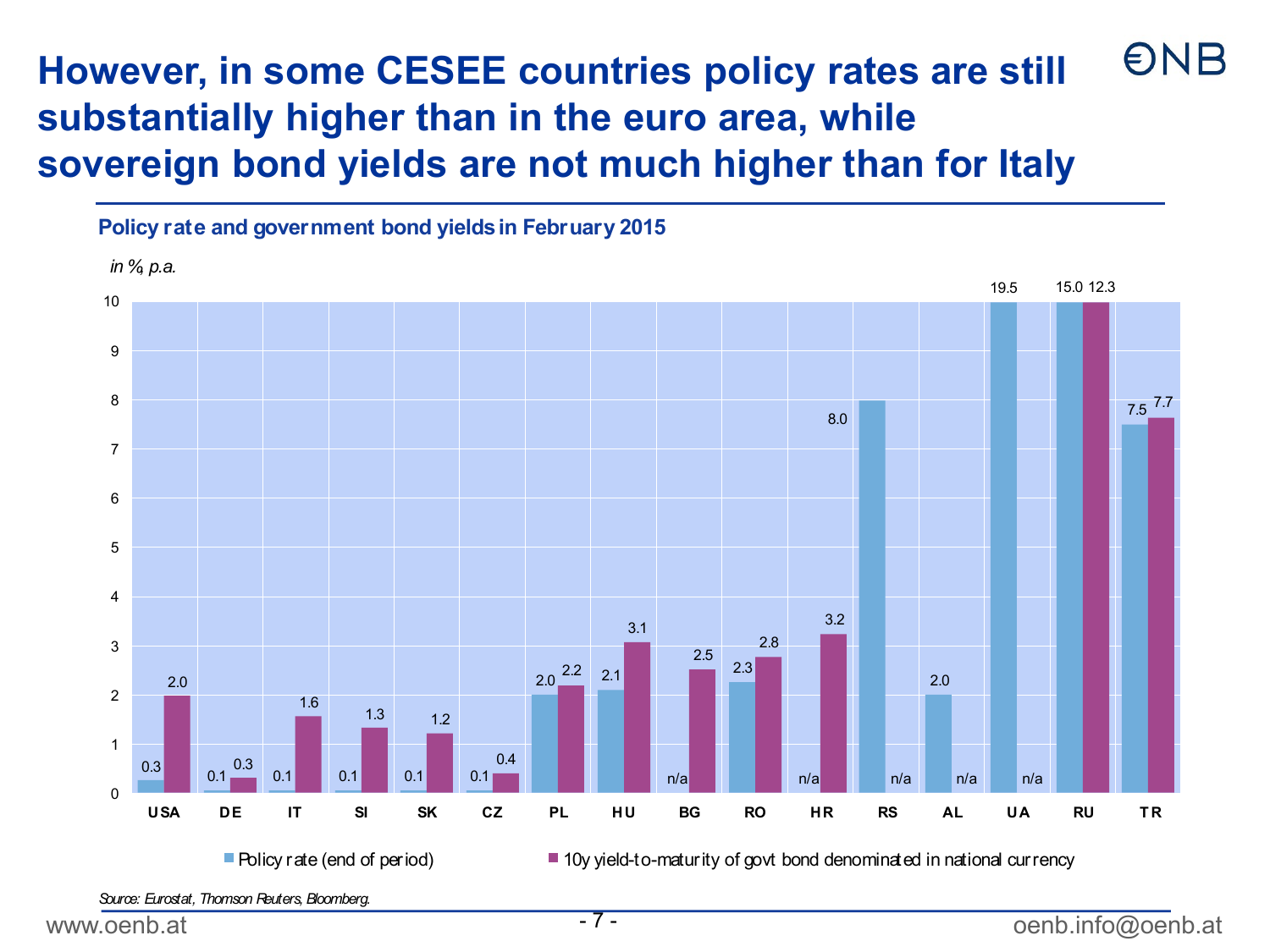**In this context, US and euro area monetary policy responses will decisively shape the challenges for CESEE monetary and exchange rate policy, with their central banks' policy actions depending on the exchange rate regime in place.**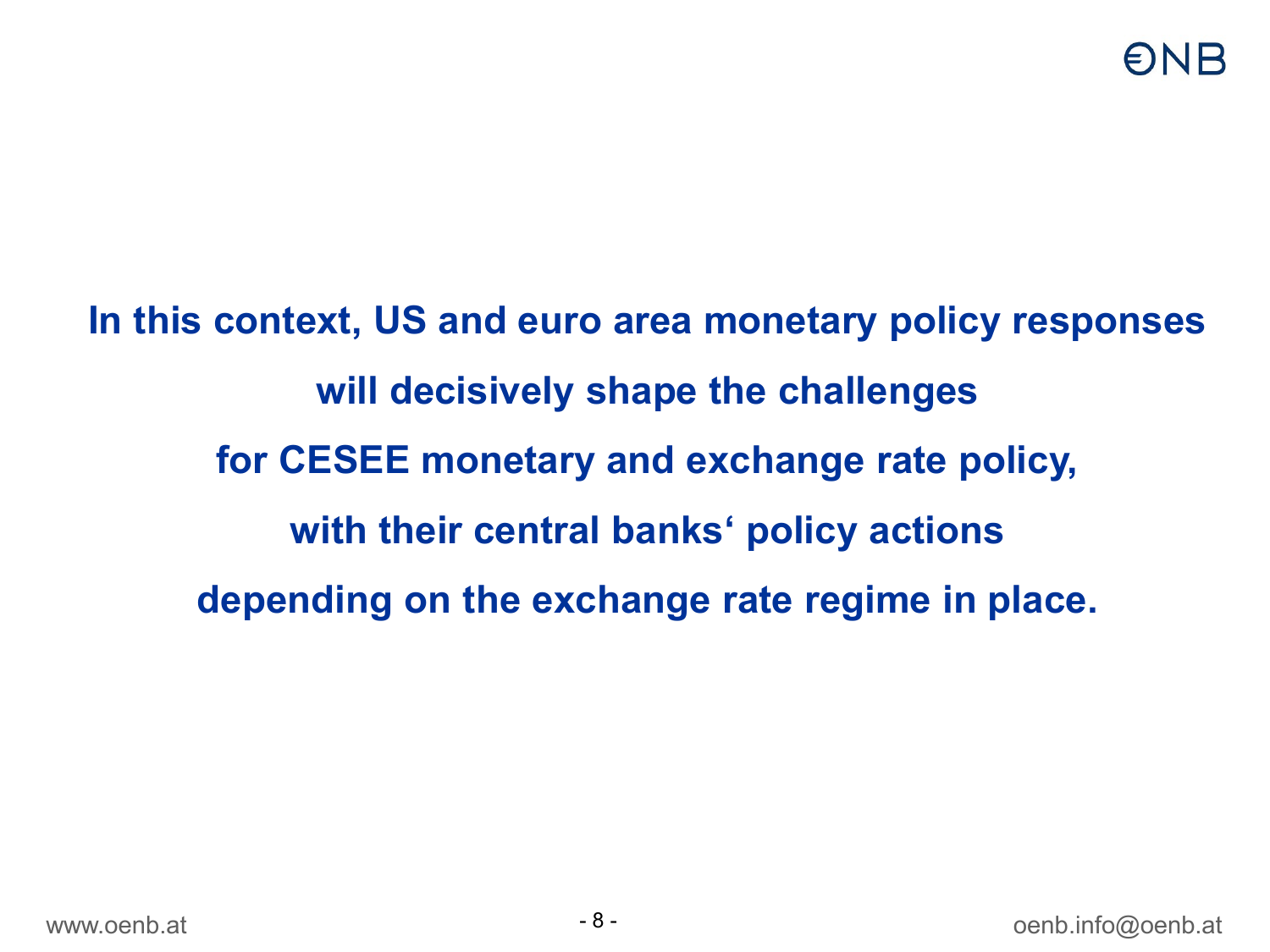### **ONB US and EA monetary policy heading for opposite direction**



6M cumulative flows into EM bond funds following QE announcements

- Fed is preparing to hike in 2015
- But no hurry as long as inflation low and labor market slack
- Previous rounds of ultra-loose monetary policy have resulted in considerable portfolio capital inflows into EM bonds, albeit to a lesser extent to CESEE.
- Capital outflows from EM bonds in response to Fed tapering announcement – and probably further outflows when Fed tightening starts.
- But ECB QE may provide a cushion, especially for CESEE.

#### Source: EPFR Global, Barclays Capital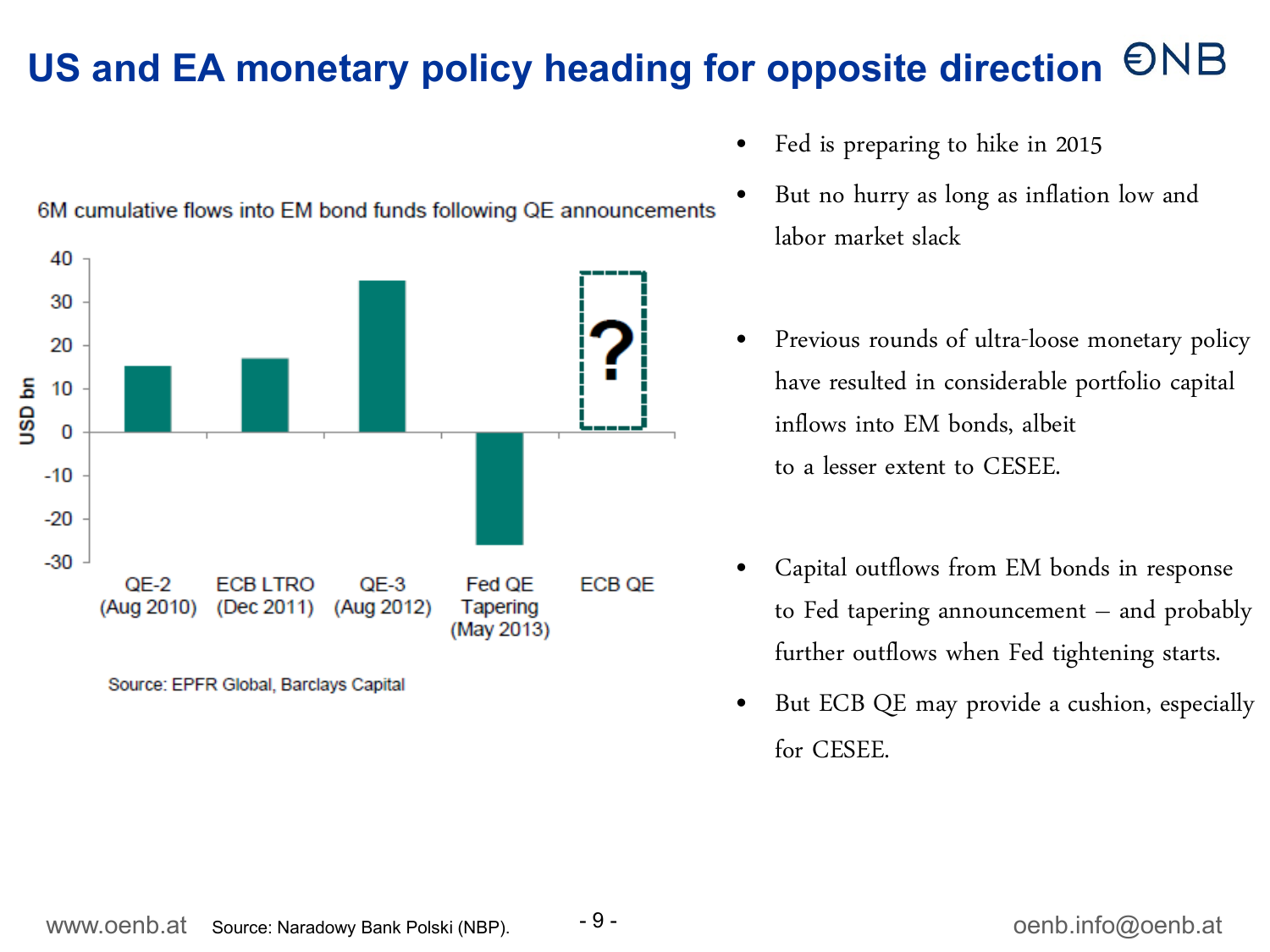### ONB **Reversal of divergence between US and EA central bank balance sheets has started, but will happen only very gradually**



Eurosystem's version of QE:

- Inflation outlook below mandate
- Expanded Asset Purchase Programme as of March 2015
	- Extension of existing programs for ABS and covered bonds to sovereign bonds to EUR 60 bn per month.
	- At least until September 2016; in any case until inflation rate below but close 2% in the midterm.
	- Risk-sharing for 20% of purchases (ECB's share 8%, securities of European Institutions 12%).
- Reduction of interest rate for targeted longerterm refinancing operations (TLTROs) by 10 bp to the MRO rate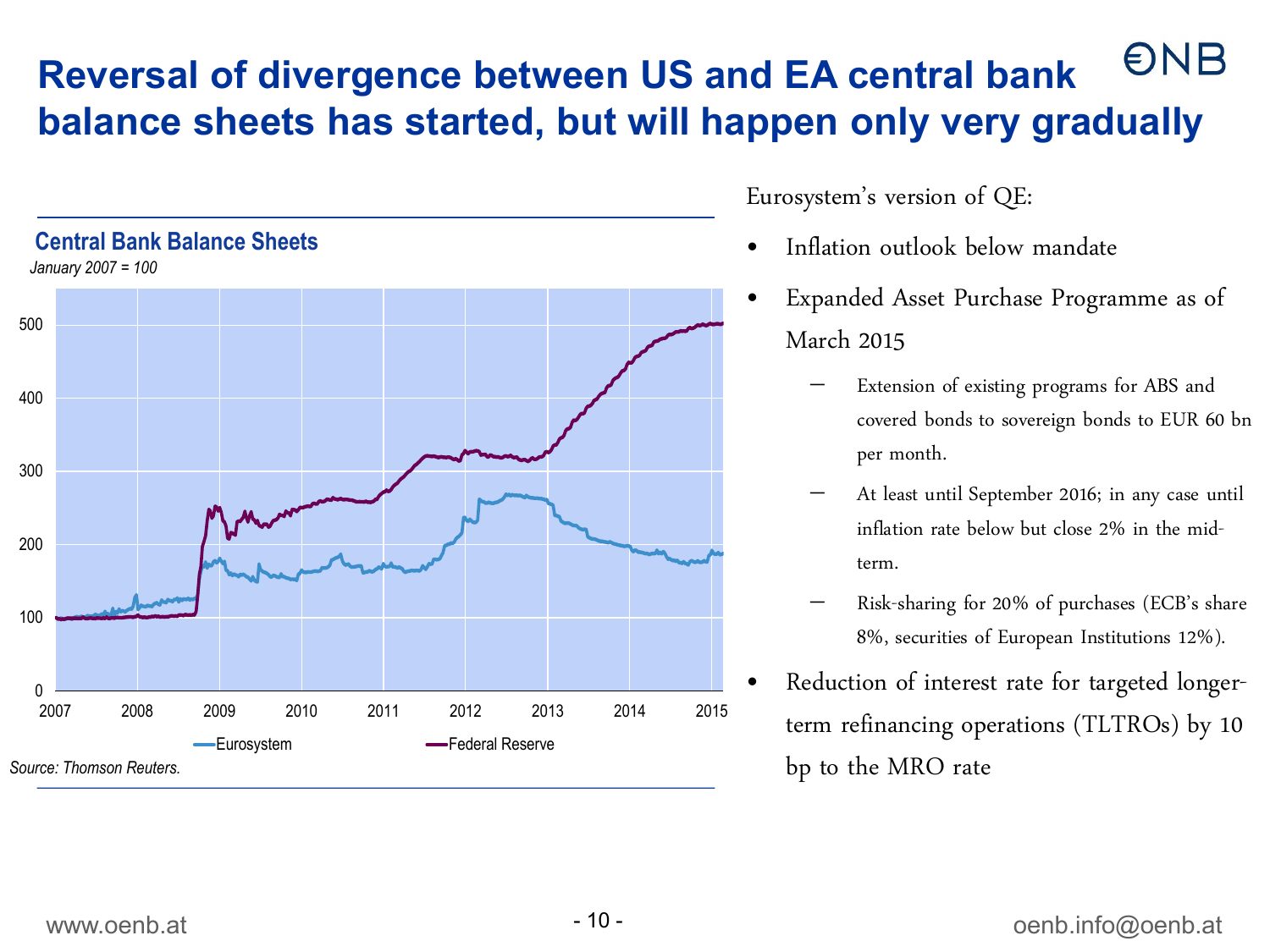# **Opposite monetary policy outlook impacts on exchange rates: Appreciation of USD and CHF against EUR and JPY 2014/2015**



- Expectations of Fed tightening and EA QE strengthened the USD and led the SNB to scrap its cap on the CHF.  $\rightarrow$ CHF appreciation challenges CESEE countries with substantial share of CHF loans to households (Poland, Croatia, Romania).
- The stronger USD contributed to the lower oil price, conform to its inverse relation of the past. Lower energy and metal prices have already had an impact on the euro area and on CESEE economies, also by reinforcing deflationary pressures.